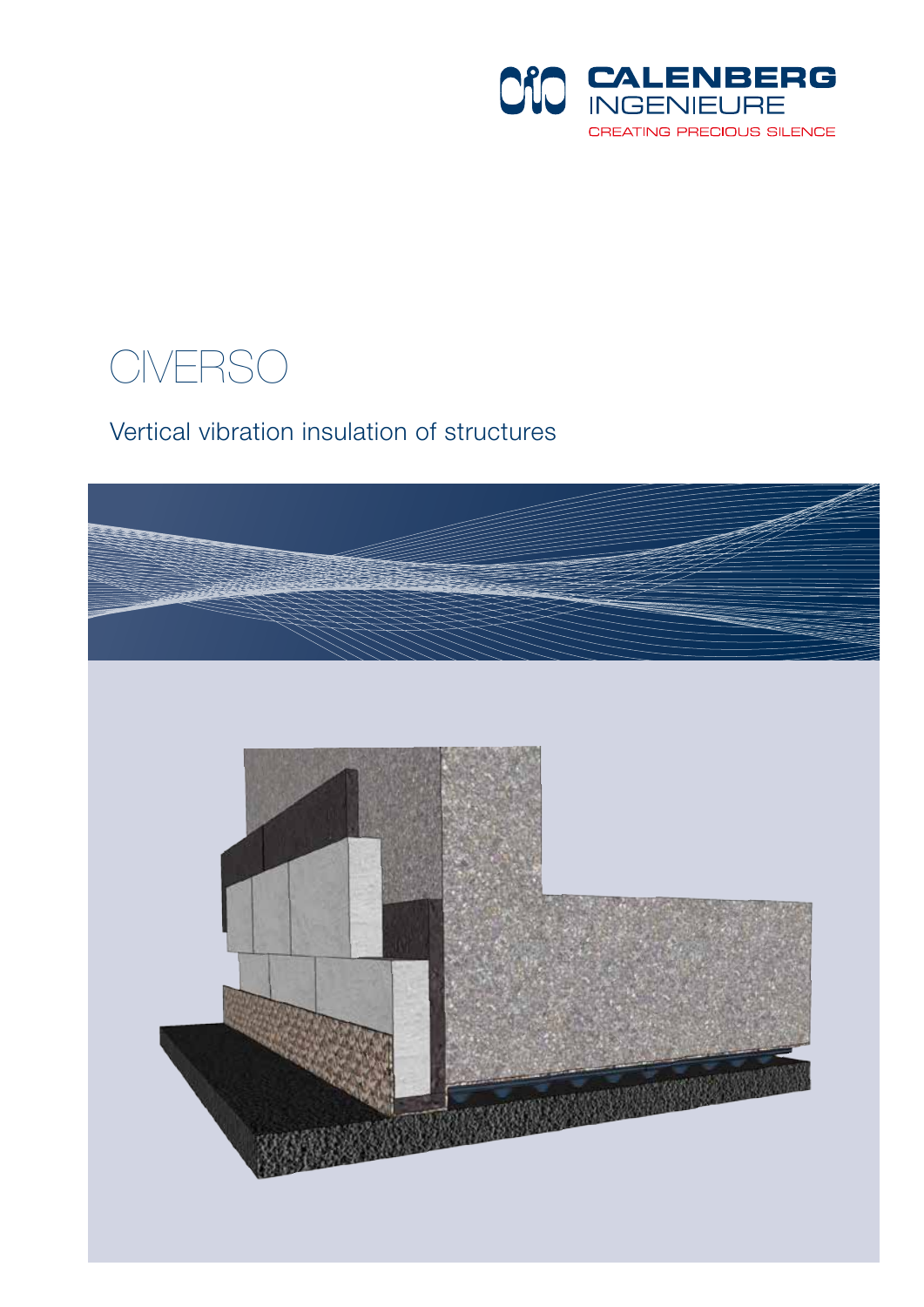## DEFLECTION



#### Product description

Civerso is used to provide vibration isolation for side walls in buildings and in machine foundations beneath ground level or the floor upper edge. Made of closed cellular rubber, Civerso is either 20 mm or 42 mm thick, depending on the type.

At 20 mm thick, Type A is available for applications subject to very low constant loads. Type A can also be installed in two layers if highly effective vibration insulation is required. Type B and Type C are available for applications subject to greater constant loads with the type used depending on the compressive stress.

Civerso is delivered as panelling and also in pre-cut panels on request. The individual panels can be easily bonded onto the wall surface requiring insulation thanks to their low weight. They can also be fastened with wide-head wall plugs in special cases.

Civerso absorbs less than 5 % water, so it can also be used in areas where it will come into contact with water.

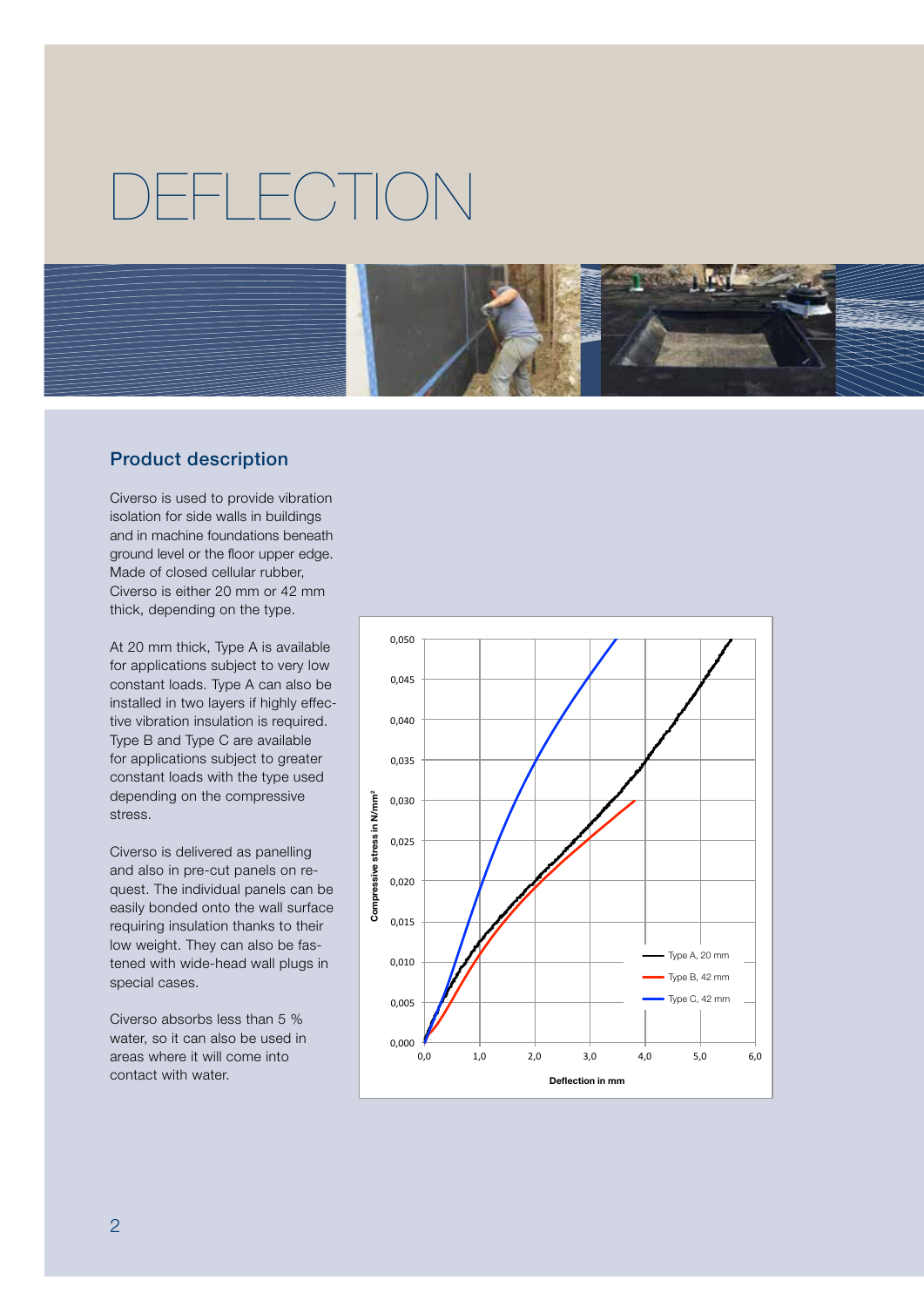# DYNAMIC BED MODULI



| Technical data Type A |       |
|-----------------------|-------|
| $Dana$ :              | 10014 |

| Density                      | 130 $kg/m3$                                           |
|------------------------------|-------------------------------------------------------|
| Max. constant<br>static load | $0.01$ N/mm <sup>2</sup>                              |
| Dissipation factor           | ca. 0.10                                              |
| Water absorption             | $< 5\%$                                               |
| Temperature<br>resistance    | $-40$ °C to $+100$ °C                                 |
| Dimensions                   | $2 \text{ m} \times 1 \text{ m} \times 20 \text{ mm}$ |
| Colour                       | black                                                 |

| <b>Technical data Type B</b> |                          |  |
|------------------------------|--------------------------|--|
| Density                      | 125 kg/m <sup>3</sup>    |  |
| Max. constant<br>static load | $0.02$ N/mm <sup>2</sup> |  |
| Dissipation factor           | ca. $0.10$               |  |
| Water absorption             | $< 5\%$                  |  |
| Temperature<br>resistance    | $-40$ °C to $+80$ °C     |  |
| Dimensions                   | $2$ m x 1 m x 42 mm      |  |
| Colour                       | black                    |  |

| <b>Technical data Type C</b>      |  |  |
|-----------------------------------|--|--|
| $220 \text{ kg/m}^3$              |  |  |
| $0.05$ N/mm <sup>2</sup>          |  |  |
| ca. $0.10$                        |  |  |
| $< 5\%$                           |  |  |
| $-40$ °C to $+80$ °C              |  |  |
| 1.6 m $\times$ 1 m $\times$ 42 mm |  |  |
| grey                              |  |  |
|                                   |  |  |